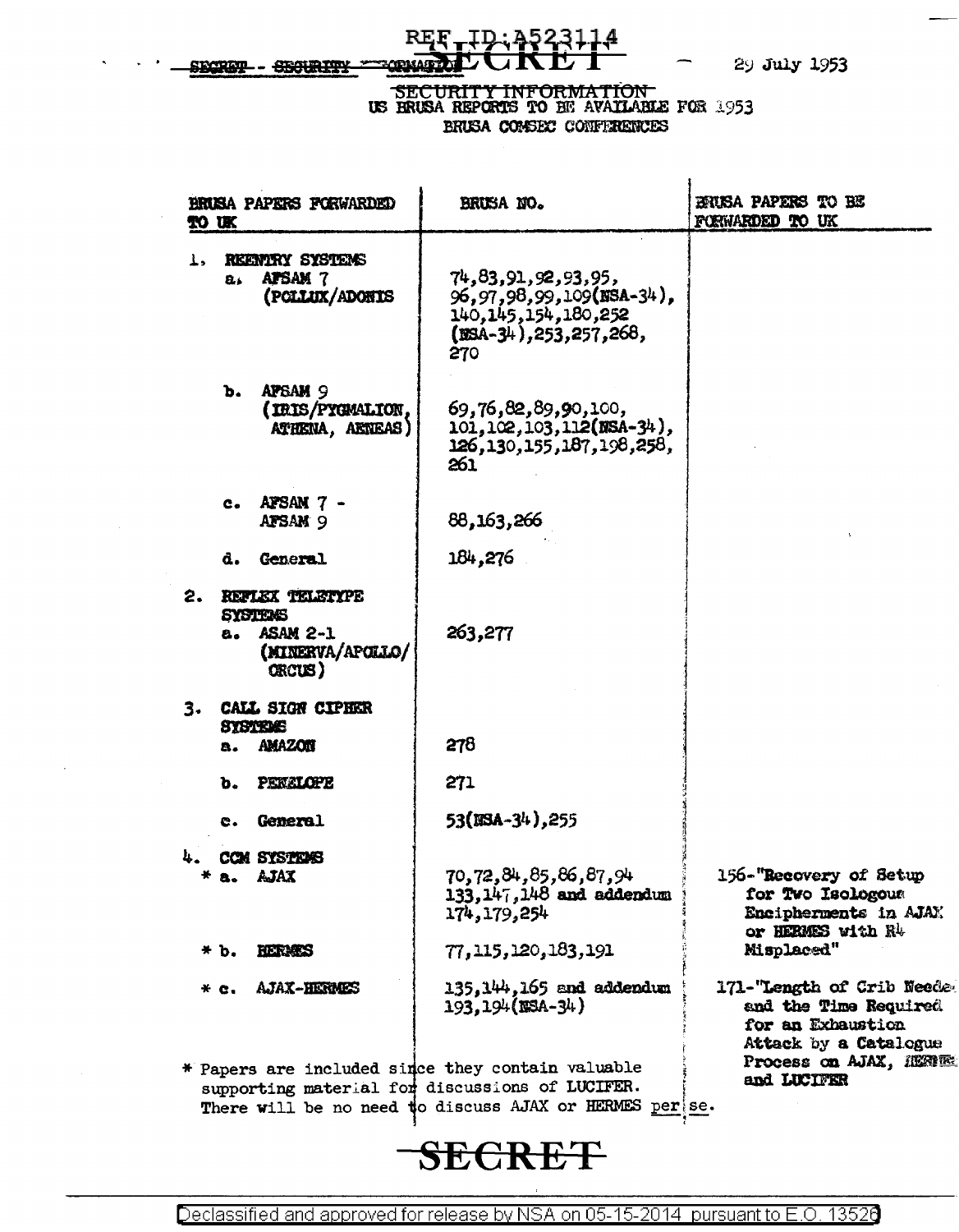## EF ID: A523114<br>CRET Ľ

### SECURETY 1 COMPETINTY INFORMATION SRCRICE

|    | <b>BRUSA PAPERS FORWARDED</b><br>TO UK        | BRUSA NO.                                     | BRUSA PAPERS TO BE<br>FORWARDED TO UK                                                 |
|----|-----------------------------------------------|-----------------------------------------------|---------------------------------------------------------------------------------------|
|    | d. LUCIFER                                    | 111, 141, 152, 169, 175, 176<br>177, 185, 199 |                                                                                       |
|    | BRUTCH<br>e.                                  | 25, 71, 79, 81, 127, 128, 129<br>164          | 172-"Identification of<br>the Cores and Notch<br>Rings in LUCIFER from                |
|    | BRUTUS-JUPITER<br>f.                          | 195                                           | Matched Plain and<br>Cipher Text"                                                     |
|    | <b>PORTEX</b><br>g.                           | 173,178,192                                   |                                                                                       |
|    | <b>General</b><br>ħ.                          | 48,49(NSA-34),108,<br>$110$ (NSA-34)          | 189-"Identification of<br><b>LUCIFER MARK I Setup</b><br>from R5 Offset<br>Situation" |
| 5. | <b>KLECTRONIC KEY</b>                         |                                               |                                                                                       |
|    | <b>GENERATOR</b><br><b>KOKEN</b><br>а.        | 56(NSA-34), 57(NSA-34),<br>262,265            | 264-"Analysis of<br>Combining Circuit of<br>37 Stage KOKEN"                           |
|    | <b>ARTICHOKE</b><br>Ъ.                        |                                               | 279-"Coincidence Tests<br>on ARTICHOKE Key"                                           |
|    | ROLLICK<br>e.                                 | 45                                            | 281-"An Evaluation<br>of the Crypto-<br>security of                                   |
|    | DEM 22<br>d.                                  | 113                                           | ROLLICK"                                                                              |
| б. | <b>IFF SYSTEMS</b>                            | 259,269                                       | 256-"Tentative Crypto-<br>security Evaluation<br>of the ISI System"                   |
| 7. | <b>ECM SYSTEMS</b><br><b>FUERCIA ASS</b><br>a | 260                                           |                                                                                       |
| 8. | ENIGMA SYSTEMS<br>TYFEX<br>8.                 | 280                                           |                                                                                       |
|    | DEM: 17<br>ъ.                                 | 116,117,189                                   |                                                                                       |
|    | <b>SIMPLEX</b><br>c.                          | 191                                           |                                                                                       |
| 9. | <b>HAGELIN SYSTEMS</b><br>M-209<br>а.         | 104, 105, 106, 107, 134<br>$(MSA-34)$         |                                                                                       |
|    |                                               | 2                                             |                                                                                       |

**SEGRET**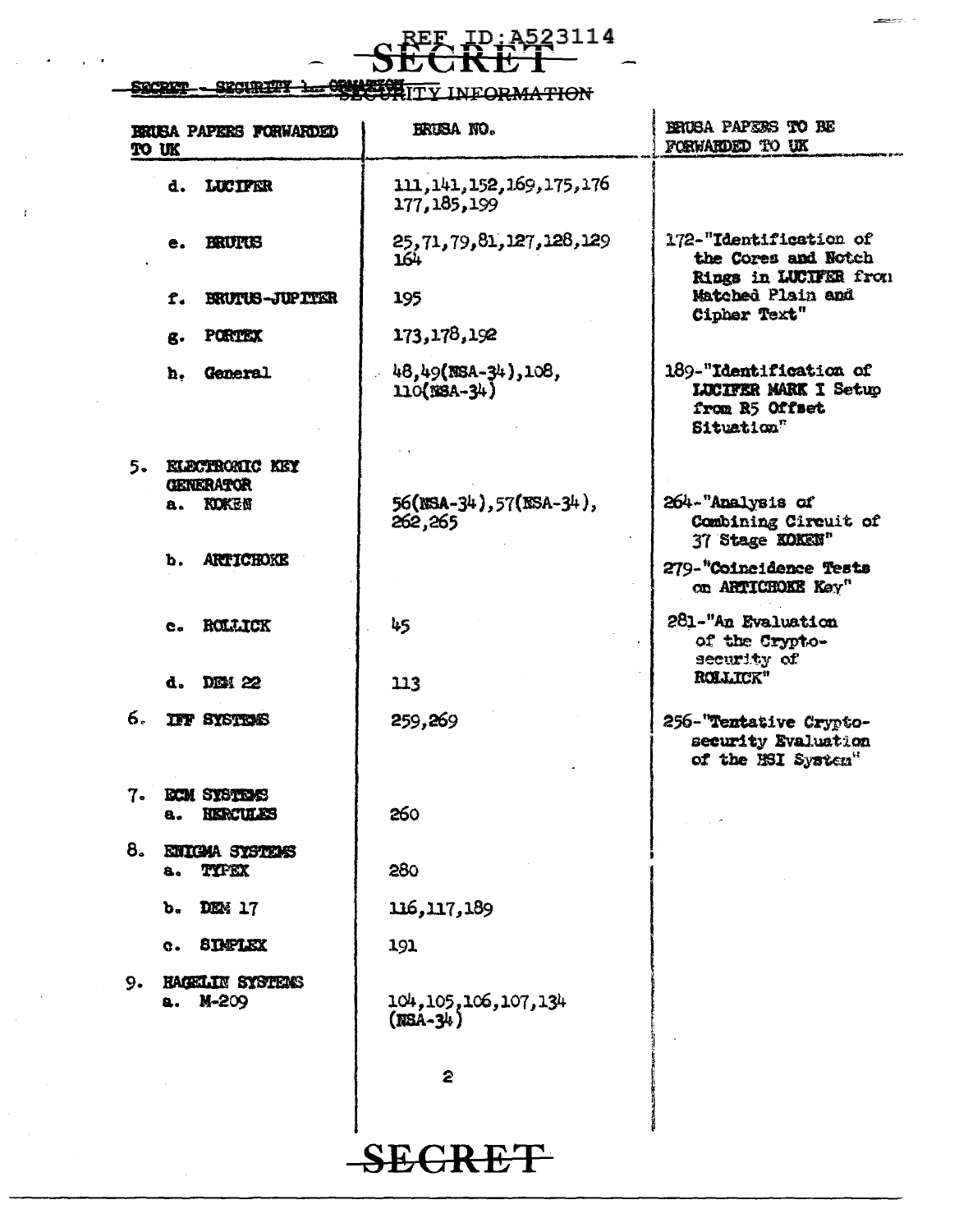# **SECRET** 10: A523114

# SECURITY INFORMATION

 $\sqrt{2}$ 

| BRUSA PAPERS FORWARDED<br>to uk                                     | BRUBANO.                                                   | BRUSA PAPERS TO BE<br>FORWARDED TO UK |
|---------------------------------------------------------------------|------------------------------------------------------------|---------------------------------------|
| b. MCM (MARS)                                                       | 62,139,167,186,196                                         |                                       |
| c. DEM 21                                                           | 151                                                        |                                       |
| 10. AUTHENTICATION<br><b>SYSTEMS</b>                                |                                                            |                                       |
| DIEN 498<br>a.                                                      | 162(BSA-34), 267                                           |                                       |
| <b>SATYR</b><br>b.                                                  | 181                                                        |                                       |
| 11. ONE-TIME EQUIPMENT<br><b>SYSTEMS</b><br><b>AFSAW 7200</b><br>8. | 200,274                                                    |                                       |
| 12. CODES<br>a. ASREX                                               | 73                                                         |                                       |
| 13. WEATHER SYSTEMS<br>a. DEM 31                                    | 150                                                        |                                       |
| 14. MANUAL SYSTEMS<br>a. PLAYFEX                                    | 44                                                         |                                       |
| MERCURT<br>b.                                                       | 272                                                        |                                       |
| <b>STRIP SYSTEMS</b><br>e.                                          | $43,80,158$ (NSA-34), 159<br>(NSA-34), 160(NSA-34),<br>273 |                                       |
| 15. CIPRONI SYSTEMS<br>AFSAY 806(THOR)<br>$\mathbf{a}$ .            | 142                                                        |                                       |
| AFSAY 816<br>ъ.<br>(BELLEROPEON)                                    | 131                                                        |                                       |
| c. DEY 804                                                          | 146                                                        |                                       |
| <b>DEY 807</b><br>d.                                                | 149                                                        |                                       |
| DEY 808<br>е.                                                       | 137                                                        |                                       |
| DEY 809<br>f.                                                       | 143                                                        |                                       |
| AFSAY 830<br>g.                                                     | 166                                                        |                                       |
| HALLMARK Key<br>h.<br>Generators                                    | 46                                                         |                                       |
|                                                                     | $\overline{\mathbf{3}}$                                    |                                       |
|                                                                     | $C$ R R $\Gamma$                                           |                                       |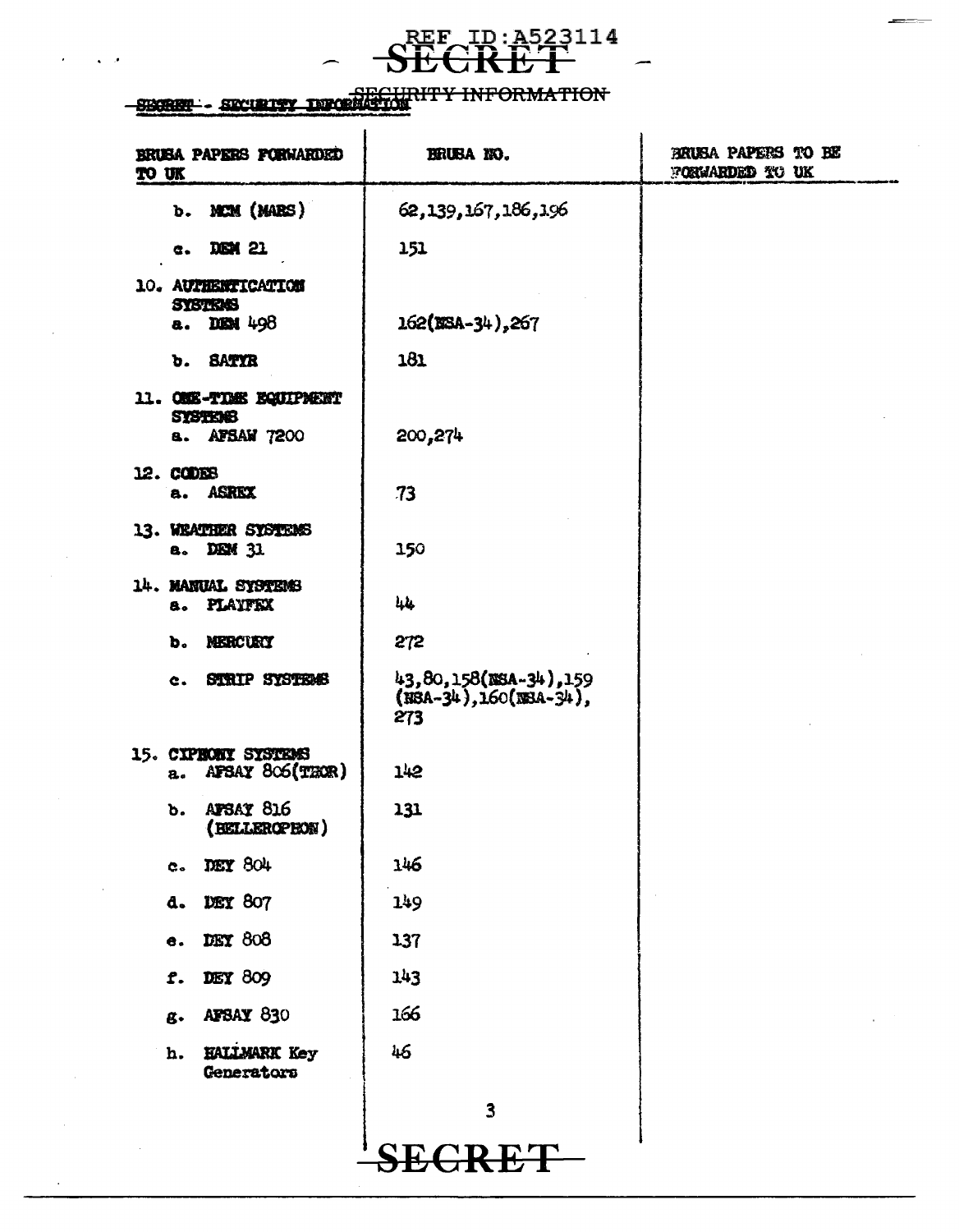

#### --SECURITY INFORMATION **Sickley** M<del>OITAMRA</del>

| BRUSA PAPERS FORWARDED<br>TO UK                             | ERUSA NO.                                                                                  | <b>ERUSA PAPERS TO BE</b><br>FORWARDED TO UK |
|-------------------------------------------------------------|--------------------------------------------------------------------------------------------|----------------------------------------------|
| 16.<br><b>CIFAX SYSTEMS</b><br>AFSAX 500<br>а.<br>(CYCLOPS) | 123,125                                                                                    |                                              |
| $\cdot$ b. DEX 503                                          | 136                                                                                        |                                              |
| <b>METPAX</b><br>e.                                         | 47                                                                                         |                                              |
| DUP 1<br>17.                                                | 12                                                                                         |                                              |
| 18.<br>GENERAL CRYPTANALYSIS                                | $NSA-34: 50, 51, 52, 54,$<br>55,58,59,60,61,67,114,<br>118, 119, 132, 157, 161,<br>194,251 |                                              |
|                                                             | $RSA-412: 63,64,65,66,68$<br>78,121,122,124,182,197,<br>275                                |                                              |
| GENERAL REPORTS<br>19.                                      | 170                                                                                        |                                              |
|                                                             |                                                                                            |                                              |

### MISCELLANEOUS ITERS SENT:

"Recommended New AJAX-HERMES Procedure" - (no BRUSA number)  $\mathbf{L}$ .

2. CCM Summary Sheets

### BRUSA PAPERS BEING FREPARED FOR CONFERENCE

- 1. Cryptosecurity Evaluation of DEM 17 With One CCM Cascade
- $2.$ Cryptosecurity Evaluation of RASSIM
- 3. Cryptographic Data Sheet of PYGMALION Cryptosystem (Tentative)
- 4. Cryptographic Data Sheet of IRIS and AENEAS (Tentative)
- 5. Cryptosecurity Evaluation of IRIS Cryptosystem
- 6. Cryptosecurity Evaluation of ATHENA Cryptosystem
- 7. Cryptosecurity Evaluation of BALDER Cryptosystem

SECRET